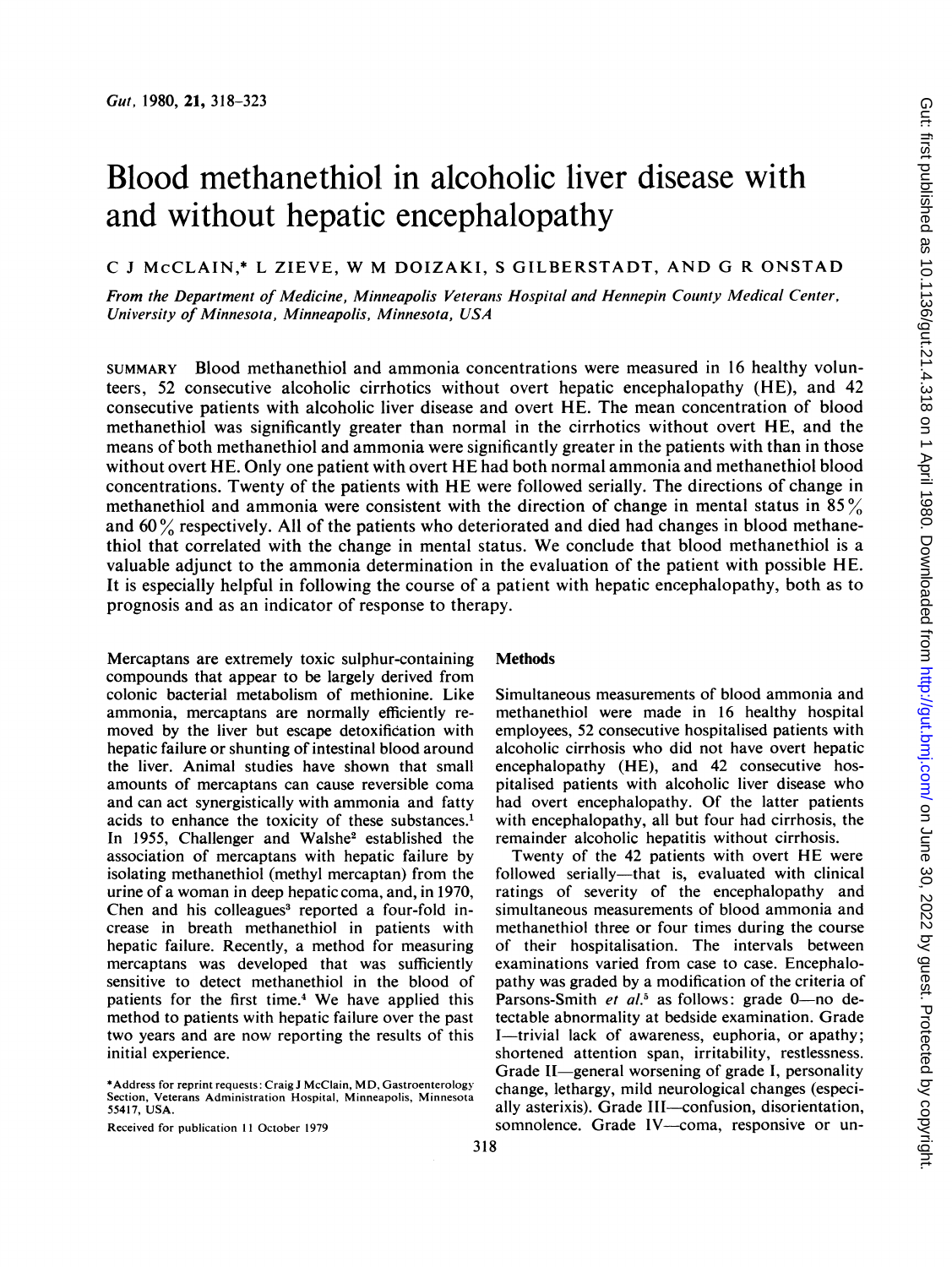Table 1 Some characteristics of the patients with liver disease

|                                | No HE        | НE            | <b>HE</b> followed<br>serially |
|--------------------------------|--------------|---------------|--------------------------------|
| Number                         | 52           | 42            | 20                             |
| Age (yr)                       |              |               |                                |
| $Mean \pm SD$                  | $55 + 9$     | $55 + 8$      | $53 - 7$                       |
| Range                          | $26 - 71$    | $40 - 79$     | $40 - 67$                      |
| <b>Sex</b>                     |              |               |                                |
| $%$ male                       | 96           | 95            | 95                             |
| Liver biopsy available         |              |               |                                |
| ℅                              | 80           | 83            | 90                             |
| Previous HE                    |              |               |                                |
| ℅                              | 27           |               |                                |
| Bilirubin $(\mu \text{mol/l})$ |              |               |                                |
| $Mean + SD$                    | $34 + 34$    | $258 \pm 214$ | $222 \pm 178$                  |
| $\% \leq 4.0$                  | 85           | 26            | 30                             |
| $\% > 4.0$                     | 15           | 74            | 70                             |
| Albumin (g/l)                  |              |               |                                |
| $Mean + SD$                    | $34 - 6$     | $28 + 7$      | $28 - 7$                       |
| $\% \leq 30$                   | 27           | 68            | 60                             |
| Prothrombin time (s)           |              |               |                                |
| $Mean + SD$                    | $13.6 - 1.5$ | $160 + 26$    | $159 - 26$                     |
| $\frac{9}{2}$ > 14             | 36           | 76            | 85                             |
| Ascites                        |              |               |                                |
| ℅                              | 45           | 78            | 75                             |
| Died                           |              |               |                                |
| ℅                              | 0            | 60            | 65                             |

responsive to painful stimuli. The clinical evaluation of the patients was made before the blood was drawn for the ammonia and methanethiol measurements, and the person performing the laboratory tests knew nothing about the patients' clinical status. The patients were treated with protein restriction, neomycin, lactulose, or combinations thereof.

As the patients were unselected after being admitted to hospital, there was the expected association between severity of liver disease and the presence of encephalopathy (Table 1). Of the 52 cirrhotics without overt HE, approximately one-half had ascities and one-quarter a previous episode of encephalopathy from which they had recovered. As a group their liver disease was less severe than that of the HE group as assessed by the serum bilirubin, albumin, prothrombin time, and the presence or absence of ascites. None of these patients died during the hospitalisation period in which our studies were made, whereas  $60\%$  of the 42 patients with overt HE died.

The whole blood ammonia was measured by a modified Conway diffusion method.6 The upper limit of normal in our laboratory was 90 nmol/ml. Methanethiol was measured by the improved method of Doizaki and Zieve.4 The upper limit of normal was 550 pmol/ml. All values in the 16 healthy employees we studied fell within these limits. The gas chromatographic method for methanethiol used a flame ionisation detector. Since recovery of methanethiol varies with the amount present, corrections for recovery were made each time based upon recovery curves such as those previously described in our

method paper.<sup>4</sup> The recovery curves were fairly reproducible. Repeat determinations on individual No HE HE followed blood samples varied by as much as  $15\%$ , the serially average being  $6.1 \pm 3.6\%$  (mean  $\pm$ SD). One hundred blood samples kept frozen were later run using the flame photometric sulphur-specific detector. The correlation between the two procedures was 0.97. The actual values with the sulphur detector were slightly higher; the average difference, however, was only  $8.2 \pm 6.7\%$ .

Ten of the 52 patients without overt hepatic encephalopathy, unselected except for convenience of study, were retested one week later in order to evaluate the variability of blood ammonia and methanethiol in patients showing no significant change in clinical status. Table 2 gives the test-retest values for blood ammonia and methanethiol. The

Table 2 Test-retest values in 10 clinically stable  $circhotics$  without  $HE$ 

| Test period | <b>Blood ammonia</b><br>(mmol/ml) | <b>Blood methanethiol</b><br>(pmol/ml) |
|-------------|-----------------------------------|----------------------------------------|
|             | $79 + 25$                         | $516 + 68$                             |
| и           | $77 + 34$                         | $501 + 75$                             |

Test periods were one week apart. Means $\pm$ SD are given.

mean values show no significant change. However, individual values of both measurements, particularly the blood ammonia, varied considerably. Thus the average of the absolute differences (disregarding signs) between the test-retest values of blood ammonia was  $30 \pm 19$  nmol/ml (mean $\pm$ SD), and the upper  $95\%$  confidence limit (mean+2SD) for the absolute differences was 69 nmol/ml, or 78% of the span of normal. Likewise the average of the absolute differences between the test-retest values of blood methanethiol was  $51 \pm 34$  pmol/ml, and the upper  $95\%$  confidence limit was 119 pmol/ml, or 22% of the span of normal.

## **Results**

Mean concentrations of both blood ammonia and methanethiol were significantly increased in patients with HE when compared with healthy volunteers  $(t>5.5, p<0.001)$  and cirrhotics without overt HE  $(t > 4.5, p < 0.001)$  (Fig. 1). Individual values for blood methanethiol and ammonia in patients with and without HE are shown in Fig. 2. The correlation between the two measurements in these patients is insignificant. The outward distribution in the twodimensional plot of the cases with overt HE, and the overlap between groups is apparent. The highest blood methanethiol concentration was 2110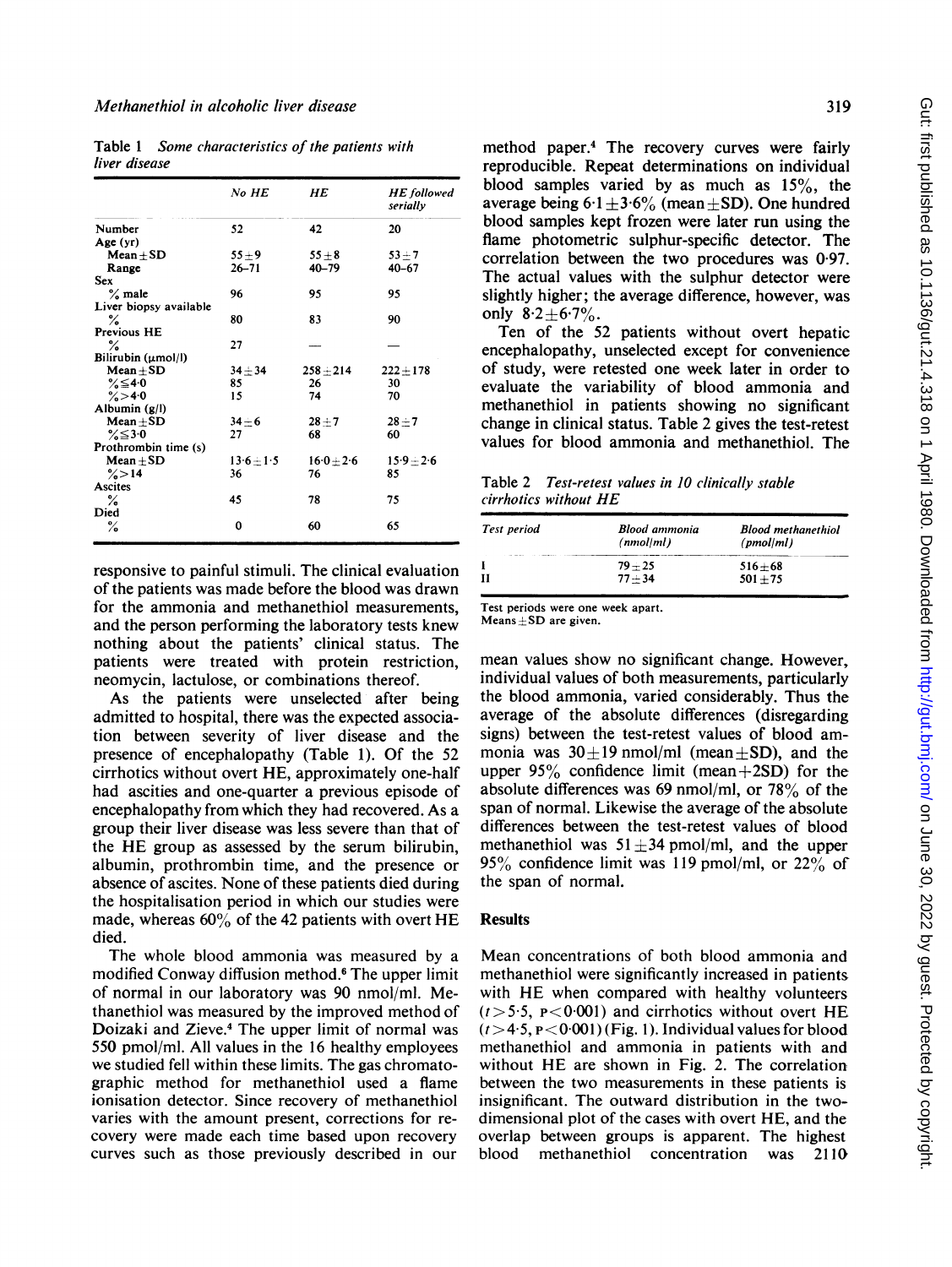

Fig. <sup>1</sup> Blood ammonia and methanethiol in patients with liver disease with and without hepatic encephalopathy (HE). The bars show means  $\pm$  SEM. The number of cases in each group is given at the base of each bar.  $N=normal$ subjects.

pmol/ml, and the highest blood ammonia 235 nmol/ml. In the absence of overt HE, blood ammonia was abnormal in 13% of patients, methanethiol in  $64\%$ , and one or the other in  $67\%$ . In the presence of overt HE blood ammonia was abnormal in 48% of patients, methanethiol in 93%, and one or the other in  $98\%$ . Thus, with either type of patient, the incidence of abnormal values of methanethiol was significantly greater than with ammonia  $(P<0.001)$ . Among patients without overt HE only



Fig. 2 Two-dimensional plot of individual blood methanethiol and ammonia values observed in patients with and without overt HE.

 $8\%$  had methanethiol values of 1000 pmol/ml or more, and 15% values of 800 pmol/ml or more. In contrast, in those patients with overt HE,  $43\%$  had blood methanethiol of 1000 pmol/ml or more and



Fig. <sup>3</sup> Change in blood ammonia and methanethiol values in relation to change in clinical grade of HE in seven patients with improvement in encephalopathy. In these patients the arrow indicates the direction of change and the values when the encephalopathy was the least. The circles indicate values when the encephalopathy was at its worst. The numbers by the lines indicate the individual patients. The grade of encephalopathy is given on the abscissa. The values of ammonia and methanethiol expressed as a percentage of their upper limits of normal (90 nmol/ml and 550 pmol/ml respectively) are given on the ordinate.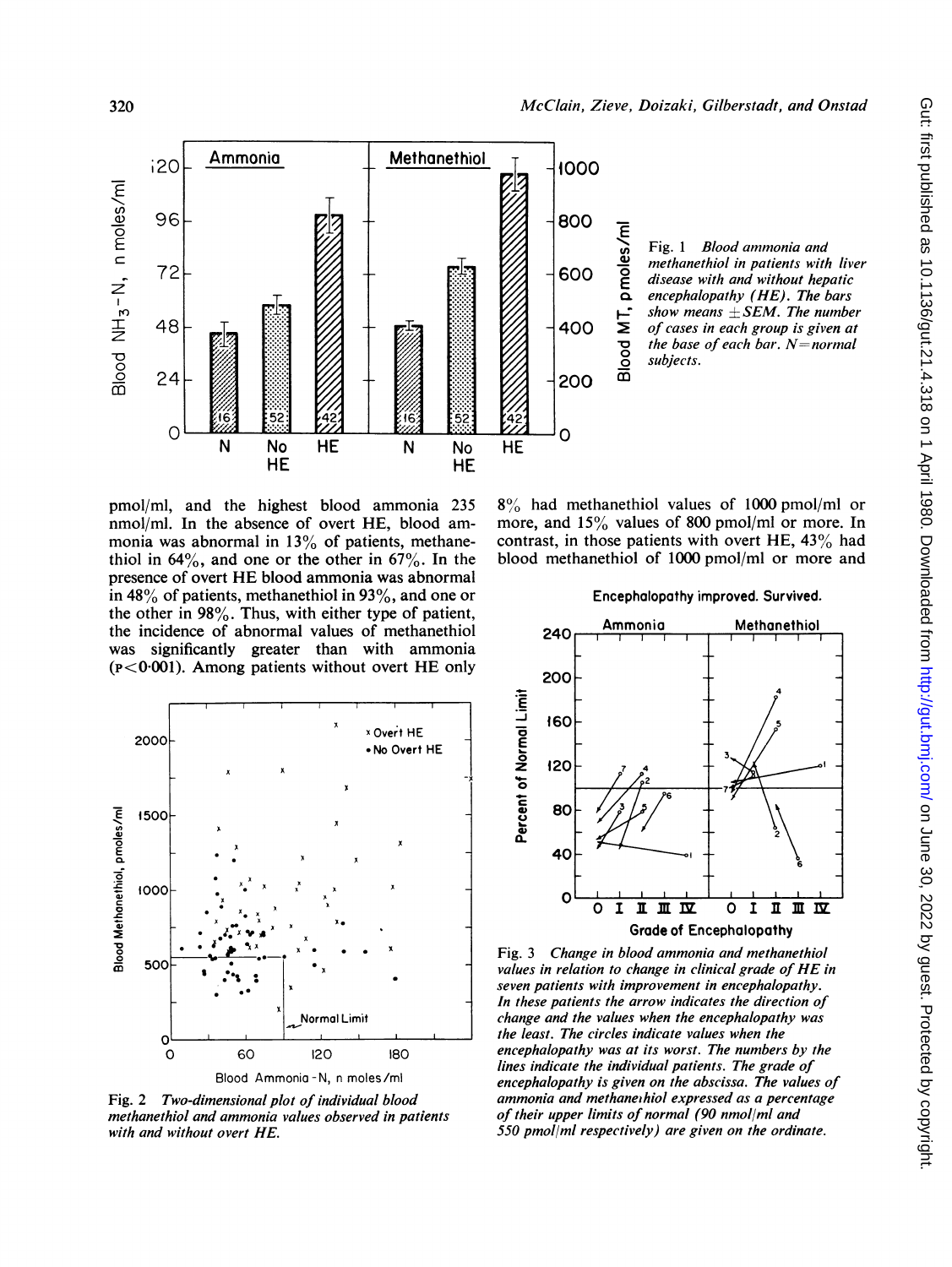$60\%$  values of 800 pmol/ml or more. Only  $7\%$  of these patients had a blood methanethiol value of less than 600 pmol/ml, while  $48\%$  of the patients without HE had values below <sup>600</sup> pmol/ml. These differences between the patients with and without HE were highly significant ( $p < 0.001$ ).

Of the <sup>20</sup> patients with HE who had serial measurements, seven showed improvement in their encephalopathy and survived. Fig. 3 shows blood ammonia and methanethiol values of these patients expressed as a percentage of their upper normal limits (90 nmol/ml and 550 pmol/ml respectively). The values at each patient's worst and best mental state are connected by a line indicating the direction of change in encephalopathy. In these patients all but one ammonia value decreased, consistent with the change in mental state. However, based upon the 95% confidence limits derived from the test-retest determinations in the 10 clinically stable cirrhotics, none of the individual changes was significant. Three of the methanethiol changes (patients 1, 3, and 7) were also insignificant. The methanethiol values in patients 2 and 6 increased as encephalo-

#### Encepholopathy worsened. Died.



Fig. 4 Change in blood ammonia and methanethiol values in relation to change in grade of HE in <sup>13</sup> patients with worsened encephalopathy. In these patients who died the arrow indicates the direction of change and the values when the encephalopathy was at its worst. The circles indicate values when the encephalopathy was the least. Remainder of legend as in Fig. 3.

pathy improved. Protein starvation before admission to hospital may have depressed their initial methanethiol values.

The remaining 13 patients who were followed serially died of their disease. Figure 4 shows the vectors in these patients. In six of the 13, changes in both blood ammonia and methanethiol were consistent with the clinical changes in mental state. However, inconsistencies between ammonia and methanethiol in individual patients occurred. Thus patients 1, 2, and <sup>5</sup> had comparatively much higher methanethiol than ammonia values, and patient 6 had a preterminal ammonia value that was much higher, relatively, than his methanethiol value, which was practically unchanged. In seven of the patients, changes in blood ammonia, unlike methanethiol, were not consistent with the clinical changes in mental state. All seven patients had preterminal ammonia values less than the initial value when the clinical estimate of encephalopathy was at least two grades lower, though most of the individual changes were not significant. None of the methanethiol values decreased in these patients, though the change in patient <sup>11</sup> was probably insignificant and certainly not commensurate with the change in clinical severity. Considering the entire group of 13 patients who died, the average ammonia value when the encephalopathy was the least was  $95 \pm 15$  nmol/ml (mean $\pm$ SEM), and when the encephalopathy was the worst it was  $104 \pm 16$  nmol/ml. The average difference of  $10 \pm 19$  nmol/ml was insignificant  $(t=0.53, P>0.6)$ . The corresponding values for methanethiol were 746 $\pm$ 72 pmol/ml and 1211 $\pm$ 128 pmol/ml. The average difference of  $465 \pm 92$  was significant  $(t=5.1, \text{ p} < 0.001)$ .

Of the 20 patients with serial measurements, <sup>17</sup> (85°') had directional changes in methanethiol and 12 ( $60\%$ ) directional changes in ammonia that were consistent with the direction of clinical change. Among the <sup>13</sup> patients who died in hepatic coma, all had directional changes in methanethiol that were similar to the direction of clinical change. If changes among the entire group of 20 patients were only counted when they exceeded the 95% confidence limits derived from the test-retest determinations in the 10 clinically stable cirrhotics, only 13  $(65\%)$ had methanethiol and three  $(15\%)$  ammonia changes that were consistent with the clinical change. The difference between 65% and 15% was significant  $(P<0.01)$  by the Chi-squared test corrected for small numbers.

#### **Discussion**

In any relatively unselected sample of patients with liver disease such as ours, the more severe the hepatic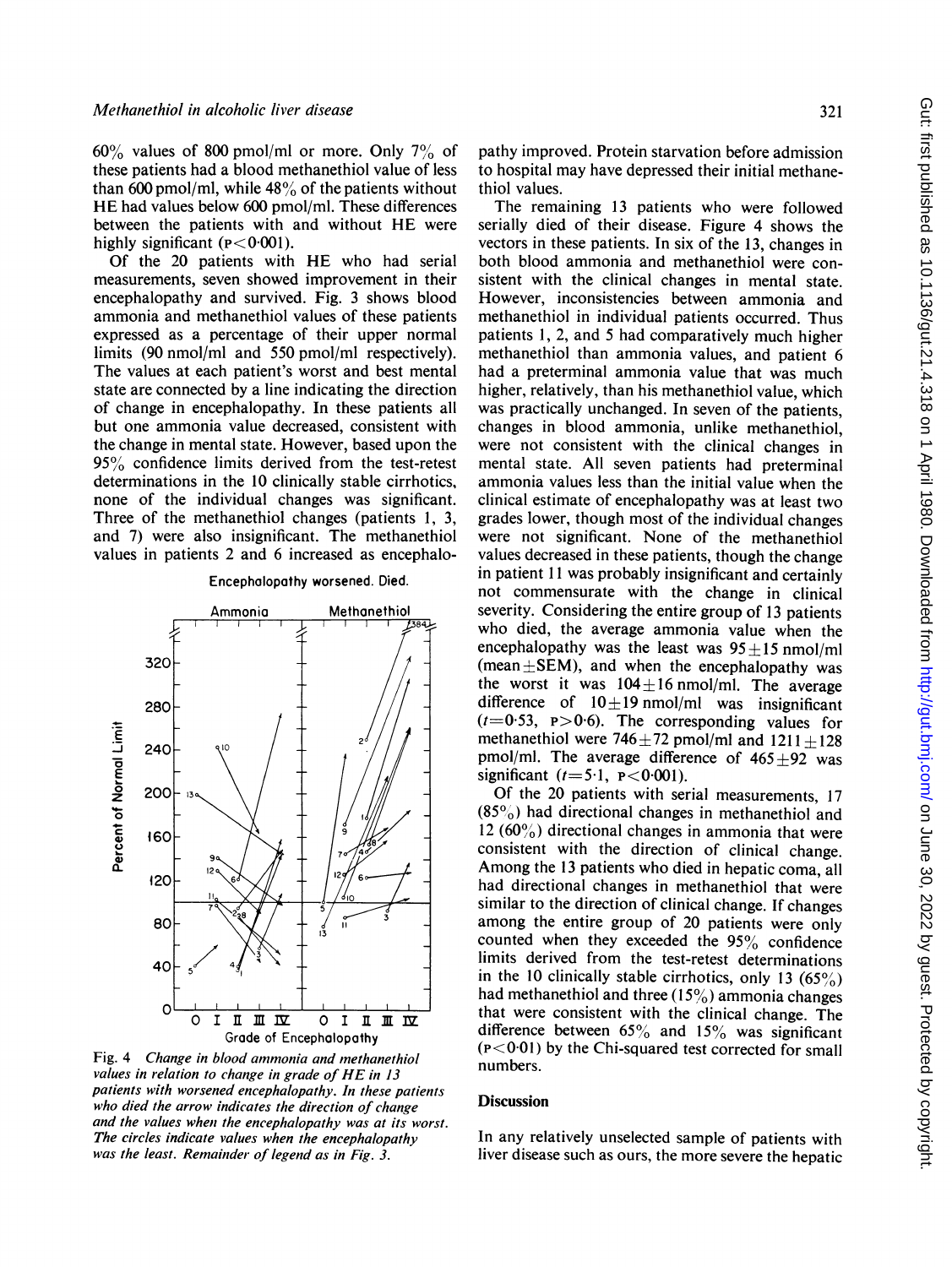failure the more likely that encephalopathy will occur. Thus, the presence of hepatic encephalopathy is usually an indication in itself of severe liver disease. The ordinary tests of liver function do not differentiate the patients with encephalopathy from those without encephalopathy. Some measurements such as the blood ammonia and certain plasma amino acids will do so inefficiently, there being great overlap among groups. No measurement has yet been found that will completely separate patients with encephalopathy from those without encephalopathy, and it is not likely that such complete separation will ever be achieved. The blood methanethiol is simply an additional measurement like ammonia that reflects both hepatic dysfunction and the extent to which blood from the intestine bypasses the liver. As a liver function test it differentiates patients with liver disease from those without liver disease. The magnitude of its abnormality is what differentiates those with from those without encephalopathy. The blood methanethiol concentration appears to correlate at least as well as the blood ammonia with the development of HE. Having both measurements is more useful then either one alone. We look upon the blood methanethiol measurement as an adjunct to the blood ammonia in the quantitative evaluation of a patient with possible HE. An isolated determination of either of these measurements at one point in the patient's course may not be clinically useful. However, serial measurements are helpful in following the patient with HE, particularly as an indicator of response to therapy. Like ammonia, methanethiol may also play a pathogenetic role in HE. Evidence for this comes from both animal experiments and human studies.

Methanethiol administered by injection or inhalation produces reversible coma in rats.' Similarly, feeding of methionine to shunted dogs produces reversible coma as does intravenous administration of methanethiol.7 Methanethiol acts synergistically with both ammonia and fatty acids, enhancing the toxicity of each.' Thus, subcoma doses of methanethiol administered with subcoma amounts of either fatty acids or ammonia produced coma in experimental animals. Blood levels of methanethiol in rats with experimentally produced fulminant hepatic failure and coma were similar in magnitude to those observed in patients with hepatic coma.' The concentration of methanethiol in the brain of such rats in hepatic coma was increased five-fold. The mechanism of methanethiol-induced coma is unclear. Waller<sup>8</sup> demonstrated methanethiol inhibition of mitochondrial respiration in rat livers. Methanethiol has also been shown to reversibly inhibit brain microsomal (Na+, K+)-ATPase.<sup>9</sup> Both these actions may be involved in the pathogenesis of HE, but additional work in this area is required.

In man, methanethiol has been. indirectly implicated as a cause of hepatic encephalopathy. Because methionine deficiency caused hepatic injury in rats, methionine supplementation was once considered to be therapeutic for patients with hepatic decompensation. Then Watson<sup>10</sup> and Kinsell et  $al$ <sup>11</sup> reported patients with cirrhosis who developed confusion and disorientation after methionine administration. Subsequent studies by Phear and coworkers'2 showed that oral methionine ingestion caused HE in many chronic cirrhotics. Neuropsychiatric deterioration occurred without significant increase in blood ammonia levels and the toxic effects were blocked by a broad spectrum antibiotic. It was concluded that the deleterious effect of methionine was due to some toxic breakdown product of methionine other than ammonia.

These observations were clarified by Chen and coworkers3 who found that the concentration of dimethyl sulphide in the breath of cirrhotics who were treated with methionine was related to both the intensity of breath odour and the encephalopathy that resulted. Dimethyl sulphide is rapidly formed from methanethiol, being its primary metabolic derivative. Like methanethiol, dimethyl sulphide has been shown to produce reversible coma in rats.<sup>1</sup> Thus, natural products of methionine breakdown in the gut, methanethiol and dimethyl sulphide, could be related to the encephalopathic effects observed in cirrhotics ingesting an excess of methionine. It is also possible that reducing methionine in the diet may be beneficial to such patients. Greenberger and associates<sup>13</sup> successfully used a vegetable protein diet low in methionine to treat patients with particularly severe chronic portal systemic encephalopathy, though they did not establish that the beneficial effect was due to the reduction in methionine. Finally, we now report blood levels of methanethiol that are significantly higher in cirrhotics with overt encephalopathy than in those without overt encephalopathy.

It is thus reasonable to postulate a pathogenetic role for methanethiol in hepatic encephalopathy, and we think that measurements of blood mercaptans will have significance as indicators of both the presence of HE and of one of the pathogenic factors.

We are indebted to Nadine Steel for excellent technical assistance.

### References

'Zieve L, Doizaki WM, Zieve FJ. Synergism between mercaptans and ammonia or fatty acids in the production of coma: a possible role for mercaptans in the